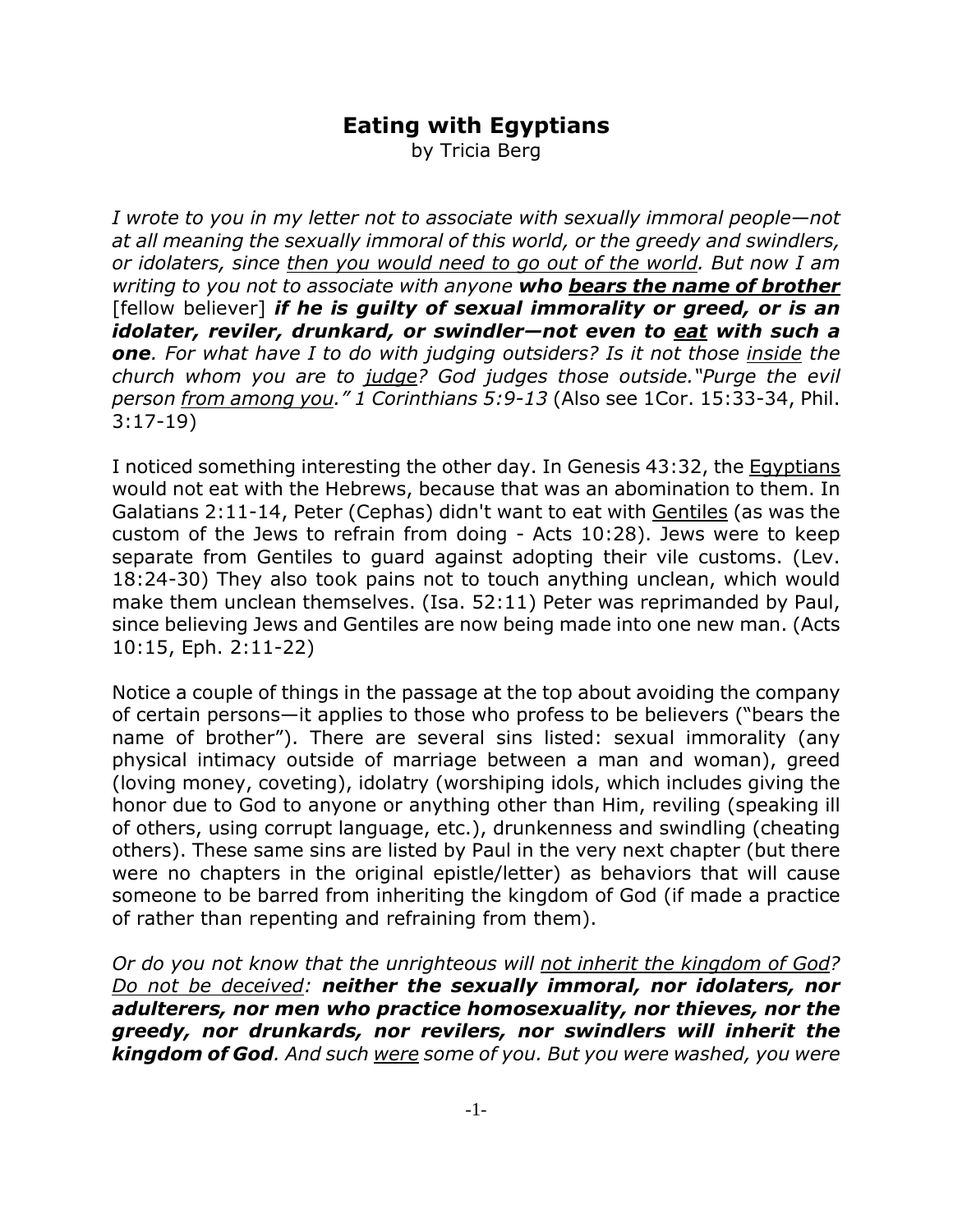*sanctified, you were justified in the name of the Lord Jesus Christ and by the Spirit of our God. 1 Corinthians 6:9-11*

As verse 11 indicates, JESUS washes us clean (and He is the ONLY way to be freed from the "stains" and penalty for our sins). The reason that word is in past tense is that Paul is addressing BELIEVERS—they WERE washed upon coming to faith, and they are meant to STAY clean (which includes confessing to Jesus and receiving forgiveness and cleansing upon slipping - 1John 5:9-10 - John's letter is also addressed to believers, as are those found in Rev. 3:4-6, Jude 1:23, Jam. 1:27). Intentionally soiling our pristine white garment of salvation is unthinkable! It cost Jesus untold suffering unto death to clothe us with it! (Heb. 10:26-39, 12:14-29, Rev. 2:21-23, 3:19, Isa. 52:13-53:12, John 10:14-18)

Think about it—if unbelievers were being addressed, then that would suggest that if they refrain from these sins then they can save themselves. No, these prohibitions are for the children of God. (John 1:12-13, 1John 3:1-10, 2:1-6) Paul doesn't mean that if they believe, then they are no longer "considered" people who commit those sins anymore even though they still DO. He means they have been set free from the corrupt desires of the flesh that enslaved them and made them obey sin rather than God's will and empowered by the indwelling Spirit to bear good fruit. (John 8:31-36, Rom. 6:12-23, 2Pet. 2:18- 22, Matt. 7:17-27, John 15:16, Phil. 1:9-11, Col. 1:10)

We can also find these sins among those listed by Paul in Galatians when he contrasts the fruits of the Spirit with those of the flesh, again warning us that they are not the behaviors of those who will inherit the kingdom of God. (Heb. 6:9-12) We who have been redeemed are to bear fruit for God now. The fruit of the Spirit is GOOD, and visibly so. (Luke 6:43-49, John 15:1-10, Matt. 13:23, 2Cor. 5:14-15, Col. 3:23-25) We can't see the Spirit, but we can see the effects He has on people. (John 3:8)

*Now the works of the flesh are evident: sexual immorality, impurity, sensuality, idolatry, sorcery, enmity, strife, jealousy, fits of anger, rivalries, dissensions, divisions, envy, drunkenness, orgies, and things like these. I warn you, as I warned you before, that those who do such things will not inherit the kingdom of God. But the fruit of the Spirit is love, joy, peace, patience, kindness, goodness, faithfulness, gentleness, self-control; against such things there is no law. And those who belong to Christ Jesus have crucified the flesh with its passions and desires. If we live by the Spirit, let us also keep in step with the Spirit. Galatians 5:19-25* (Also see 2Pet. 1:5-12.)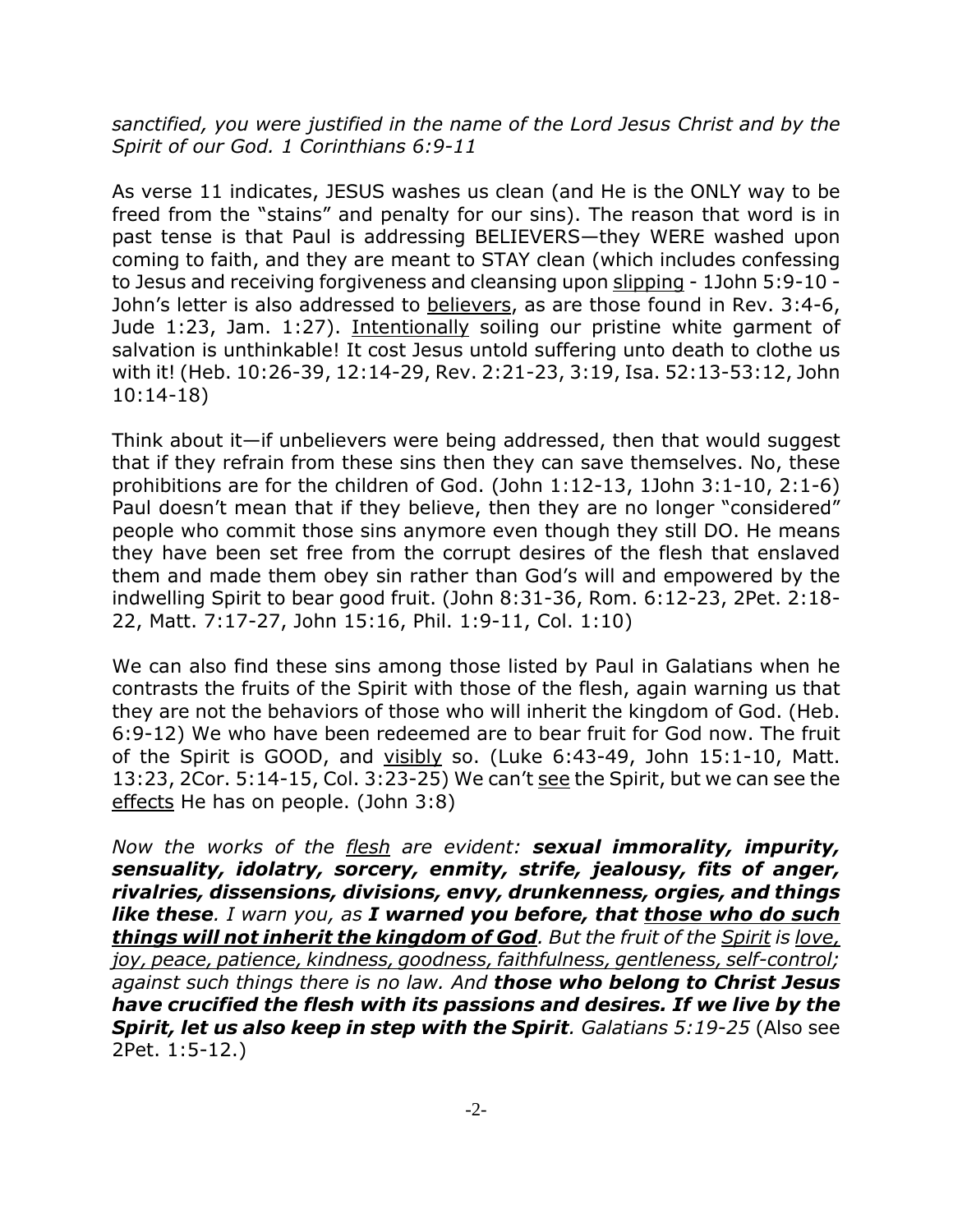*Likewise, my brothers, you also have died to the law through the body of Christ, so that you may belong to another, to him who has been raised from the dead, in order that we may bear fruit for God. For while we were living in the flesh, our sinful passions, aroused by the law, were at work in our members to bear fruit for death. But now we are released from the law, having died to that which held us captive, so that we serve in the new way of the Spirit and not in the old way of the written code. Romans 7:4-6*

When Paul says "live by the Spirit" in v. 25 below, that refers to those who have been BORN AGAIN—washed and regenerated in their spirits by the Holy Spirit. (John 3:3-8, Titus 3:3-8) Those who show by their behavior that they are still enslaved to sin are missing the point about being set free. We were not set free TO sin, but FROM it. (Phil. 2:12-16, Titus 2:11-15, 2Tim. 2:19-26) In v. 6:5 below, Paul refers to the future resurrection of the dead. However, in v. 8:11 he is talking about "mortal" bodies—not the incorruptible, resurrected bodies (1Cor. 15:50-58), but the bodies we live in NOW. We can walk in the newness of life because of the Holy Spirit living IN us. He talks more about that in Titus 2:11-15 - the grace of God (through the power of the Spirit) "*training us to renounce ungodliness and worldly passions, and to live self-controlled, upright, and godly lives in the present age...*"

*What shall we say then? Are we to continue in sin that grace may abound? By no means! How can we who died to sin still live in it? Do you not know that all of us who have been baptized into Christ Jesus were baptized into his death? We were buried therefore with him by baptism into death, in order that, just as Christ was raised from the dead by the glory of the Father, we too might walk in newness of life. 5 For if we have been united with him in a death like his, we shall certainly be united with him in a resurrection like his. We know that our old self was crucified with him in order that the body of sin might be brought to nothing, so that we would no longer be enslaved to sin. For one who has died has been set free from sin. Now if we have died with Christ, we believe that we will also live with him. We know that Christ, being raised from the dead, will never die again; death no longer has dominion over him. For the death he died he died to sin, once for all, but the life he lives he lives to God. So you also must consider yourselves dead to sin and alive to God in Christ Jesus. Romans 6:1-11*

*You, however, are not in the flesh but in the Spirit, if in fact the Spirit of God dwells in you. Anyone who does not have the Spirit of Christ does not belong to him. But if Christ is in you, although the body is dead because of sin, the Spirit is life because of righteousness. 11 If the Spirit of him who raised Jesus from the dead dwells in you, he who raised Christ Jesus from the*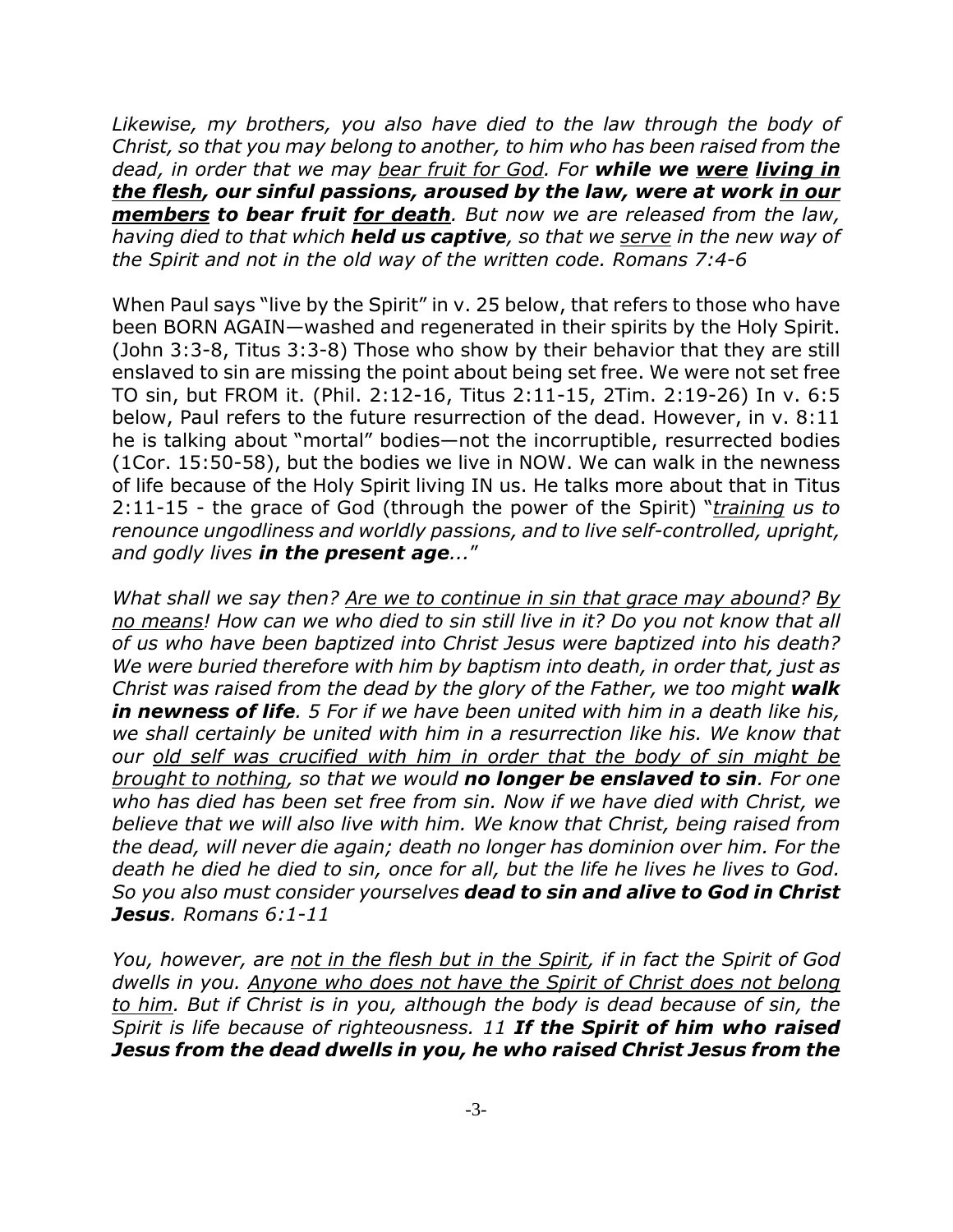*dead will also give life to your mortal bodies through his Spirit who dwells in you. So then, brothers, we are debtors, not to the flesh, to live according to the flesh. For if you live according to the flesh you will die, but if by the Spirit you put to death the deeds of the body, you will live. For all who are led by the Spirit of God are sons of God. Romans 8:9-14* (Also Rom. 13:14, Gal. 5:24)

*Therefore be imitators of God, as beloved children. And walk in love, as Christ loved us and gave himself up for us, a fragrant offering and sacrifice to God. But sexual immorality and all impurity or covetousness must not even be named among you, as is proper among saints. Let there be no filthiness nor foolish talk nor crude joking, which are out of place, but instead let there be thanksgiving. For you may be sure of this, that everyone who is sexually immoral or impure, or who is covetous (that is, an idolater), has no inheritance in the kingdom of Christ and God. Let no one deceive you with empty words, for because of these things the wrath of God comes upon the sons of disobedience. Therefore do not become partners with them; for at one time you were darkness, but now you are light in the Lord. Walk as children of light (for the fruit of light is found in all that is good and right and true), and try to discern what is pleasing to the Lord. Take no part in the unfruitful works of darkness, but instead expose them. For it is shameful even to speak of the things that they do in secret. Ephesians 5:1-12*

So believers have received instructions as to how to please God in the matter of keeping leaven out of the pure Body of Christ (1Cor. 5:6-13), but there often seems to be a disconnect in carrying them out. Because of how it involves eating, it reminds me of the way that some *perhaps* well-meaning (?) believers do not understand that the food restrictions do not apply to the Church. (Mark 7:14-23, Acts 15:20, 29, Acts 21:25, Rom. 14:14-23, 1Tim. 4:1-5, Titus 1:15 *as opposed to sexual immorality*, which was *repeatedly reaffirmed* to be *unacceptable* for believers - 1Cor. 5, Rom. 13:13, 1Cor. 6:12-18, 1Cor. 7:2, 1Cor. 10:8, 2Cor. 12:21, Gal. 5:19-21, Eph. 5:13, Col. 3:5, 1Thess. 4:3-8, 1Tim. 1:8-11, Heb. 12:14-17, Heb. 13:4, Jude 1:7, Rev. 2:14-16, Rev. 2:20- 23, Rev. 9:21, Rev. 21:8, Rev. 22:15). The reason that particular sin (sexual immorality, in its varied and numerous forms) is so rampant is that Satan knows very well how important it is to God that His people remain pure—our bodies are His temple! (1Cor. 3:16-17, 1Cor. 6:19-20, 2Cor. 6:16. Eph. 2:19- 22)

I don't know about you, but I have sometimes found myself in a position of associating with and eating with people who fit Paul's criteria to avoid. It's common these days for someone to claim to believe, but live with someone as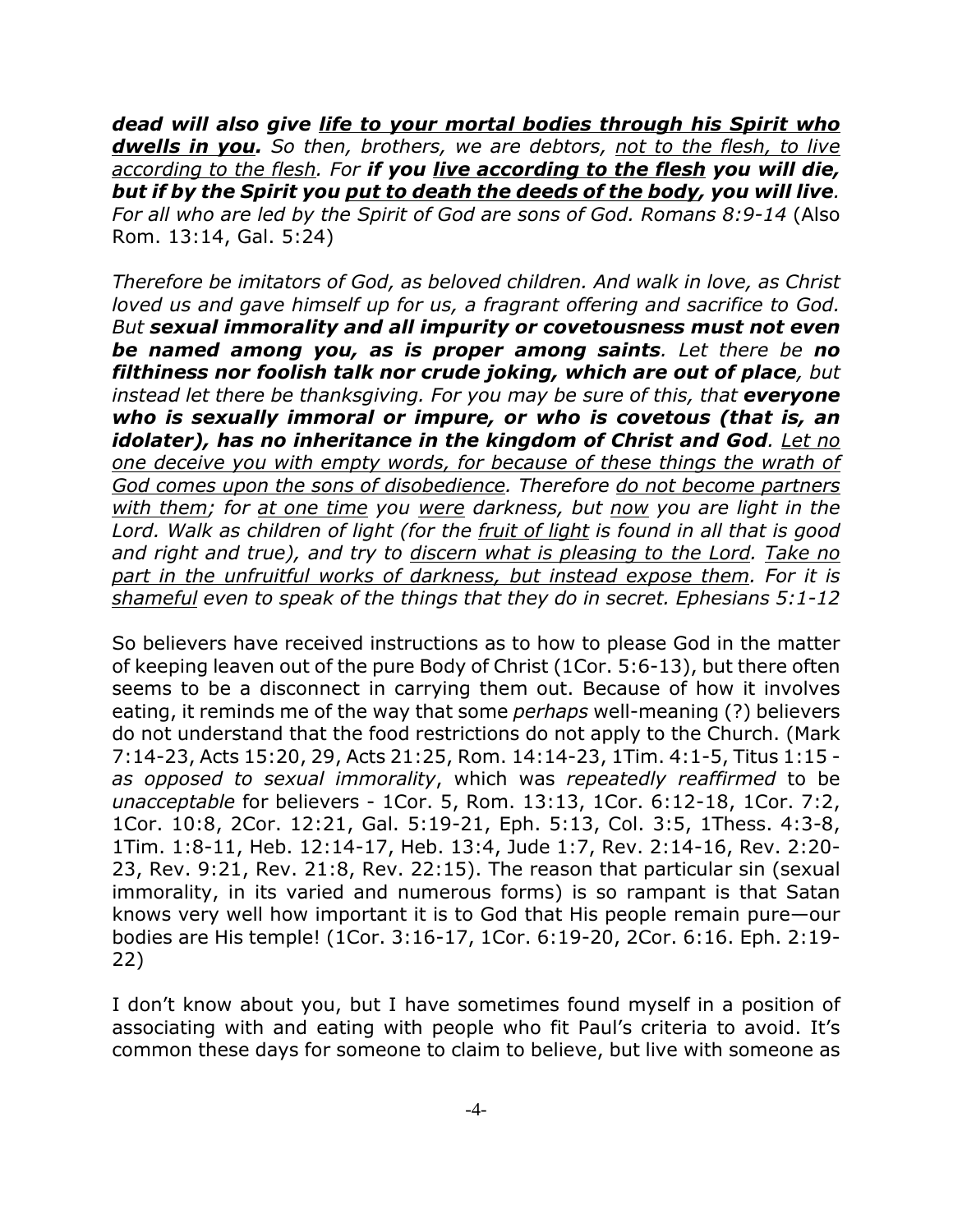though married even though they are not. It's a tough spot to be in (once you know what the Bible says) because they are often beloved family members. Usually they "plan to get married," which factors into their failure to understand what's wrong with it in these permissive times in which we live. This world believes there is nothing wrong with "eating the wedding cake" before the wedding—just like the modern Church thinks that you can "have your cake" (the kingdom of God) "and eat it, too" (love the world). But that's not true.

*Do not love the world or the things in the world. If anyone loves the world, the love of the Father is not in him. For all that is in the world—the desires of the flesh and the desires of the eyes and pride of life—is not from the Father but is from the world. And the world is passing away along with its desires, but whoever does the will of God abides forever. 1 John 2:15-17*

*You adulterous people! Do you not know that friendship with the world is enmity with God? Therefore whoever wishes to be a friend of the world makes himself an enemy of God. Or do you suppose it is to no purpose that the Scripture says, "He yearns jealously over the spirit that he has made to dwell in us"? But he gives more grace. Therefore it says, "God opposes the proud, but gives grace to the humble." Submit yourselves therefore to God. Resist the devil, and he will flee from you. Draw near to God, and he will draw near to you. Cleanse your hands, you sinners, and purify your hearts, you double-minded. Be wretched and mourn and weep. Let your laughter be turned to mourning and your joy to gloom. Humble yourselves before the Lord, and he will exalt you. James 4:4-10*

For the most part, I've noticed that those living in worldly sin do not actually have a close relationship with God. Maybe they used to attend worship services, but don't now—perhaps because their consciences trouble them (but not enough to change their behavior). Or worse, they may be slipping in their faith— choosing to indulge the flesh rather than be close to God. (Gal. 5:13, 16, 24, Rom. 13:14) You can't do both. Sin hardens the heart against God. (Heb. 3:12-14) So I tend to think they are probably not true believers (or perhaps very immature ones) if they don't know better than to deliberately practice sin as though God doesn't see or care what they do as His children. That is not what a person who knows Him very well would do, is it? For Jesus to die so that we can continue sinning intentionally, that would make no sense at all, would it? (Rom. 6, John 8:34-36, Titus 3:3, 2Pet. 2:18-22)

As for me, I'm finding this to be an awkward dividing point. Family doesn't want to talk about "religion and politics" at gatherings (or maybe not at all, ever). It's considered rude—and the two are closely related because we [should] vote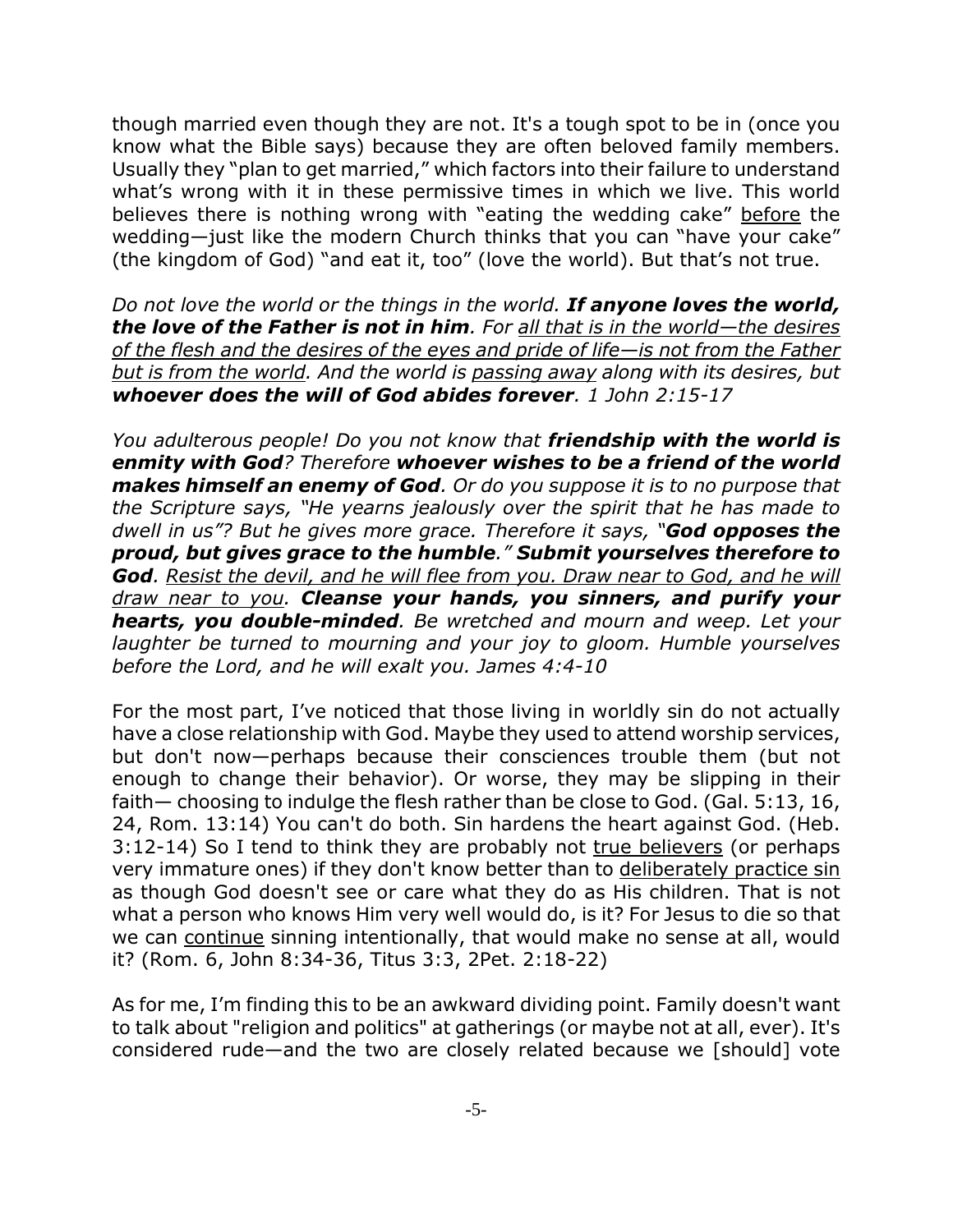according to our [biblical] values. We Christians can't separate our faith from any part of our life, since believers ARE the church, the Body of Christ, 24/7/365.25. I definitely don't think we should argue with one another or be deliberately offensive, but that doesn't mean refraining from speaking at all. Like most things, the place to be is in the middle rather than the extremes—no yelling or name-calling, but not completely quiet, either. God's enemies would be VERY pleased if all opposing voices were silenced, but we're to speak the truth in love. (Eph. 4:15-32) What better place to begin than with close family and friends?

Regardless of their response, we need to remember that our true family consists of our brothers and sisters in Christ, according to the Bible. (Matt. 12:46-50, 1John 4:5-6) When addressing sin in families (in particular, of professed believers), we have to be prepared to live with the consequences of standing up for our faith. Even though our true motive is love, we may lose their fellowship (hopefully not permanently)—but that is actually preferable to losing fellowship with Christ. (1John 1:3-7) Paul said in 1Cor. 5:5 that it's better for an unrepentant sinner to be out of fellowship temporarily than to lose their soul (by thinking our including them indicates they need not repent). (1John 2:28-29, 2Cor. 12:21) If our being around them, minding our own business and keeping our opinions to ourselves, has not made any difference, then we shouldn't tell ourselves that we HAVE to continue doing so, or "they'll never come around." They don't need reassurance they are "fine" with God—they need a wake-up call! (1Cor. 15:33-34, Rom. 13:11-14, 1Thess. 5:5-7, Eph. 5:15-17, Rev. 3:2-3)

We don't change their hearts—God does, and He is able. We pray and trust Him. We calmly stand firm. We choose our words carefully so as not to cast any stumbling blocks, but if we can't please both, we choose to please God over men (even mature adult family members—except Paul said in 1Cor. 7:12-16 that an unbelieving spouse may be positively influenced by observing the faith of a believing spouse, it's different because of how the "two become one" when married). (Gal. 1:10) I would NEVER suggest that we should HATE anyone, but the truth is that we ARE told to "hate" anyone, even family, who tries to lead us away from Christ or take His place in our hearts—the same as we would "hate" someone who were intentionally trying to kill us or someone we love (Luke 14:26, Deut. 13:6-11, NOTE: We can be thankful that we're NOT told to kill anyone due to their lack of faith under the New Covenant). This physical life is short, but the spiritual condition of our soul at the end of our earthly life determines where we spend eternity. (Mark 8:36-38)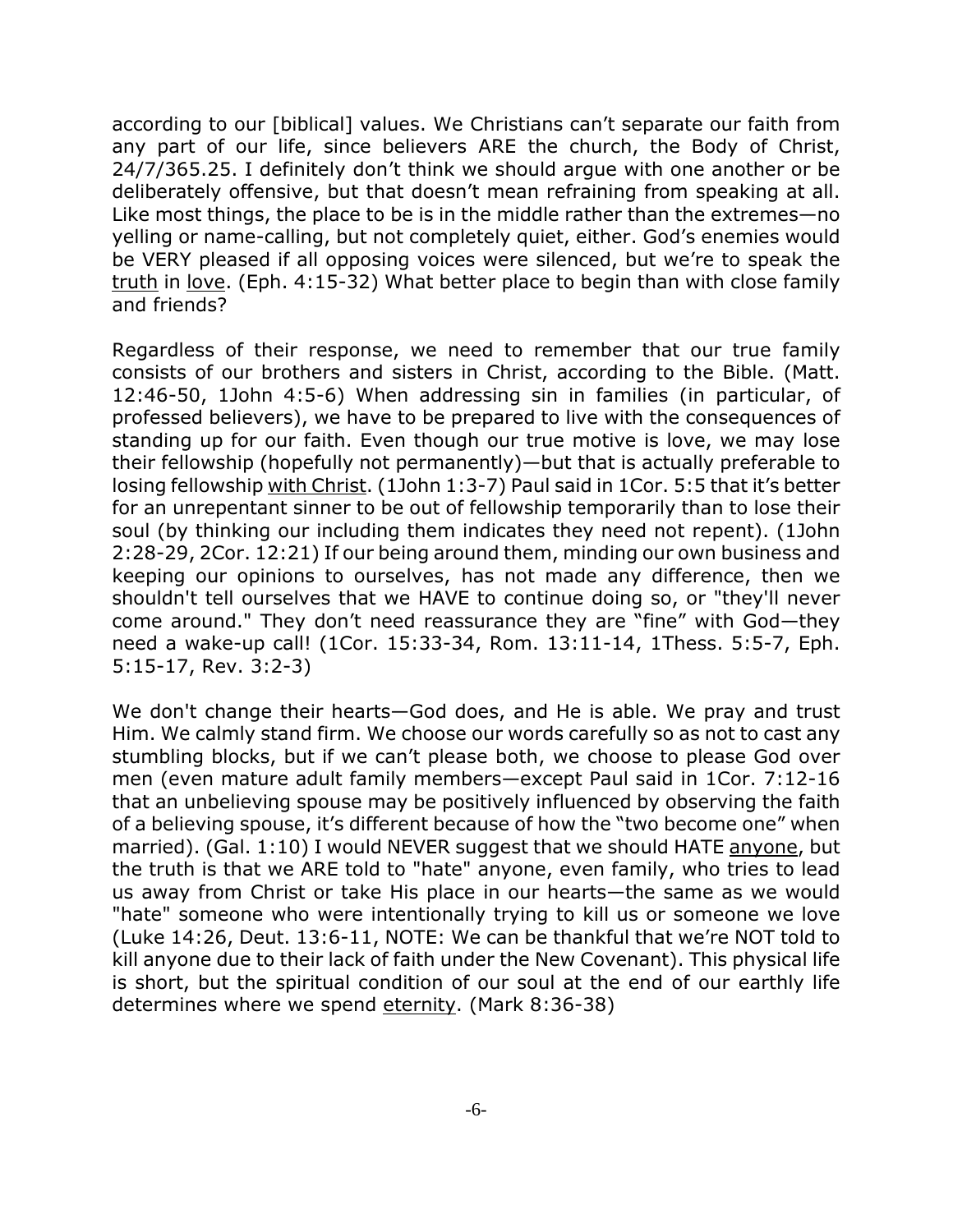The separation in BOTH the Old and New Testaments of God's people from the rest of the world has the purpose of protection of the body of called-out believers. What does the temple of God have to do with idols? (2Cor. 6:14-7:1) Bad company corrupts good morals. (1Cor. 15:33-34) A little leaven leavens the whole lump. (1Cor. 5:6-8 - Bear in mind that causing another to sin, whether by force or by influencing them through encouragement and approval of it, is included in evil and "malice"/intent to harm another. 1Thess. 4:1-8, Matt. 18:7-10, Matt. 5:19, Rom. 13:8-14 - don't stop reading at v. 10.) The point is not that we WANT to "kick out" anyone, but that they should recognize that our bodies are temples of the Lord and we must REPENT from defiling His pure Body. (1Cor. 3:16-17, 6:18-20, 1Thess. 4:7-8, 1John 3:24, 5:18-21) We WANT people to be restored to fellowship. (2Cor. 2:6-9, 7:8-10, 1Tim. 1:5-11)

We're supposed to love the world so that they can hear the message and be SAVED, not love the ways of the world. Compromising on the truth is deadly, the same as adding only a "little poison" to our food or drink may still be lethal. We need to hold fast to receive what was promised—put on the whole armor of God to remain standing until the end. (Heb. 6:11-12, 10:36, Eph. 6:10-20) Run the good race, fight the good fight. (1Cor. 9:24-27, 1Tim. 6:11-12, Heb. 12:1-4) Remember, the five foolish virgins who were not ready when the bridegroom came for them did NOT enter in. (Matt. 25:1-13, Psa. 119:105, 111:10)

As predicted in 2Tim. 4:1-5 and 3:12-17, Peter in 2Pet. 3:1-3 and Jude, we have reached times of difficulty in these end times. The Church is leavened. (Matt. 13:33)

*Since all these things are thus to be dissolved, what sort of people ought you to be in lives of holiness and godliness, waiting for and hastening the coming of the day of God, because of which the heavens will be set on fire and dissolved, and the heavenly bodies will melt as they burn! But according to his promise we are waiting for new heavens and a new earth in which righteousness dwells. Therefore, beloved, since you are waiting for these, be diligent to be found by him without spot or blemish, and at peace. And count the patience of our Lord as salvation, just as our beloved brother Paul also wrote to you according to the wisdom given him, as he does in all his letters when he speaks in them of these matters. There are some things in them that are hard to understand, which the ignorant and unstable twist to their own destruction, as they do the other Scriptures. You therefore, beloved, knowing this beforehand, take care that you are not carried away with the error of lawless people and lose your own stability. But grow in the grace*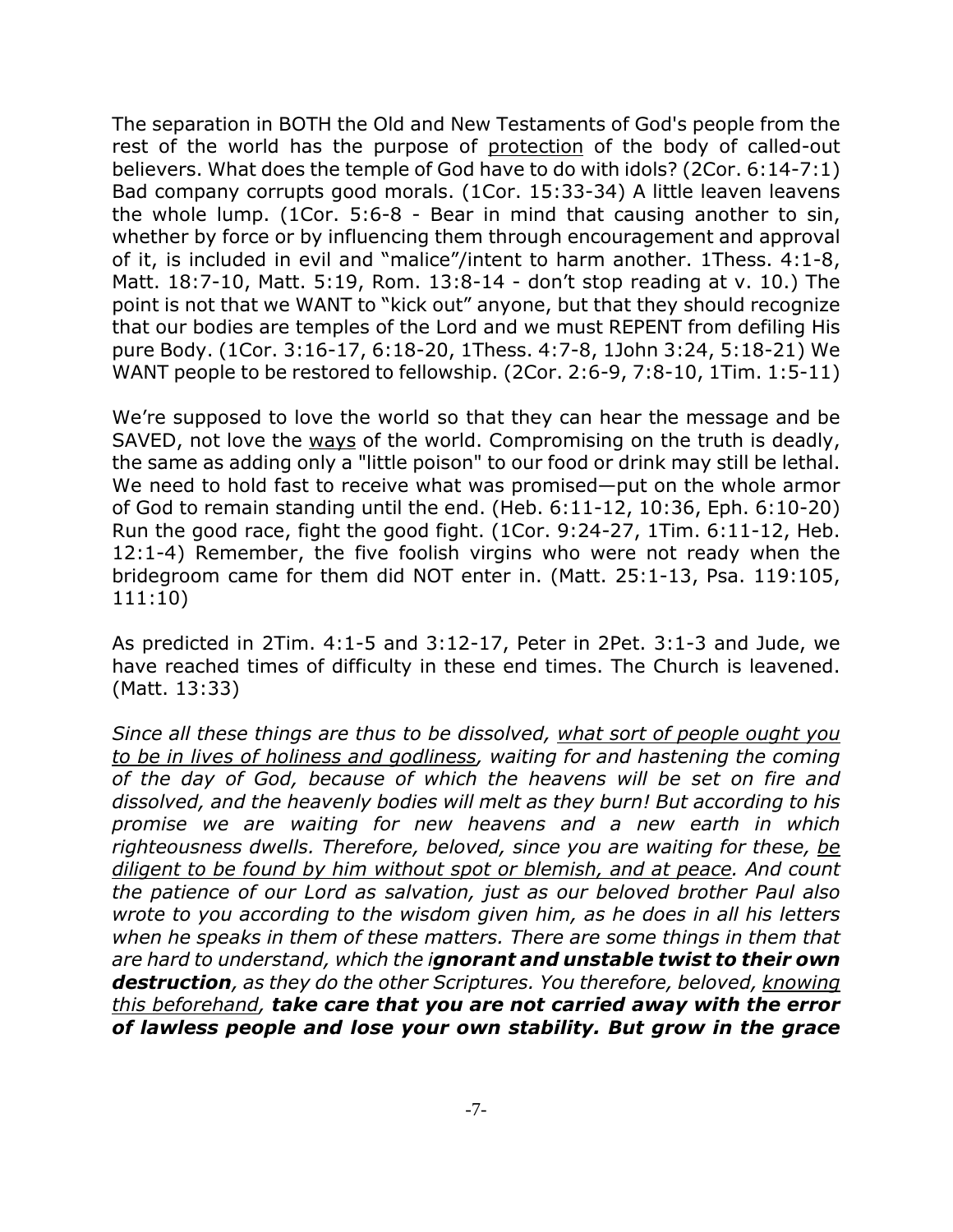*and knowledge of our Lord and Savior Jesus Christ. To him be the glory both now and to the day of eternity. Amen. 2 Peter 3:11-18*

But many people say, "only God saves, and so we should just 'love' everybody." That is TRUE of salvation, but we are called to love in BOTH deed and truth (1John 3:18), making disciples of those who accept the message. (Matt. 28:19- 20) Being loving requires both living out and telling the truth, even if it's inconvenient or uncomfortable. (Eph. 4:15-32) People who are deceived by lies being told inside the Church are pretty slow to seek the truth, because they trust that they already have it. The Holy Spirit doesn't convict sinners when they hear reassurances that there is no such thing as sin. (Jude 1:4, Rom. 16:17-19) He does so when people hear the FULL counsel of God. (Acts 20:26- 35, Rom. 6:17-18) He convicts them when they hear the truth and examine their own lives in its light. (2Cor. 13:5, 1Tim. 6:3-16, 2Tim. 4:1-5) The answer to not being a hypocrite is not to embrace sin, but to deal with our own first before we speak out against it. (Matt. 7:3-5) Paul said that God will judge the world. It's our job to judge those inside, for the health of the Body of Christ, with restoration of the sinner to fellowship upon repentance as the goal. (2Cor. 2:4-9, 1Tim. 1:5-11)

Thankfully for us, there is a difference in the way we deal with sinning believers between the Old Covenant and the New Covenant. In Exodus 32:25-29, the Levites had to kill even their family members who worshiped the golden calf. Again, we can be glad there is NO such requirement made of us today (nor would it please God if we did so), but we ARE to break fellowship with believers who refuse to repent. Jesus Himself even taught this to His disciples in Matthew 8:15-17. IF our brother or sister in the Lord later repents, we are to GLADLY restore fellowship with them, rejoicing! (Matt. 18:12-17, Luke 15:3-10, Rom. 16:19, 1Cor. 13:6, 2Cor. 7:9, 13:11, Col. 2:5-7, 2John 1:4, 3John 1:3-4)

Some commentators say that the main point of the passage at the top of this article is only to prohibit believers from observing the Lord's Supper with unrepentant sinners. However, it says BOTH not to "eat with," and also not to "associate with." The Greek word for "eat with" is from the same root as the word used when the Pharisees criticized Jesus for eating with sinners. (Luke 5:29-32) At first glance, it seems contradictory for us to be told not to do something that Jesus did, but Jesus replied that He came to call sinners to repentance (and how could He do that if He didn't have any contact with them?) Jesus was eating with people who needed to repent and receive salvation, not those who already had. (Luke 5:32, 19:1-10) So it's the same with us—we CAN eat with unbelievers who need us to shine the light of the gospel on them. (1Cor. 5:9-10, 2Cor. 4:1-6, Matt. 5:13-16, Phil. 2:15-16) We just need to be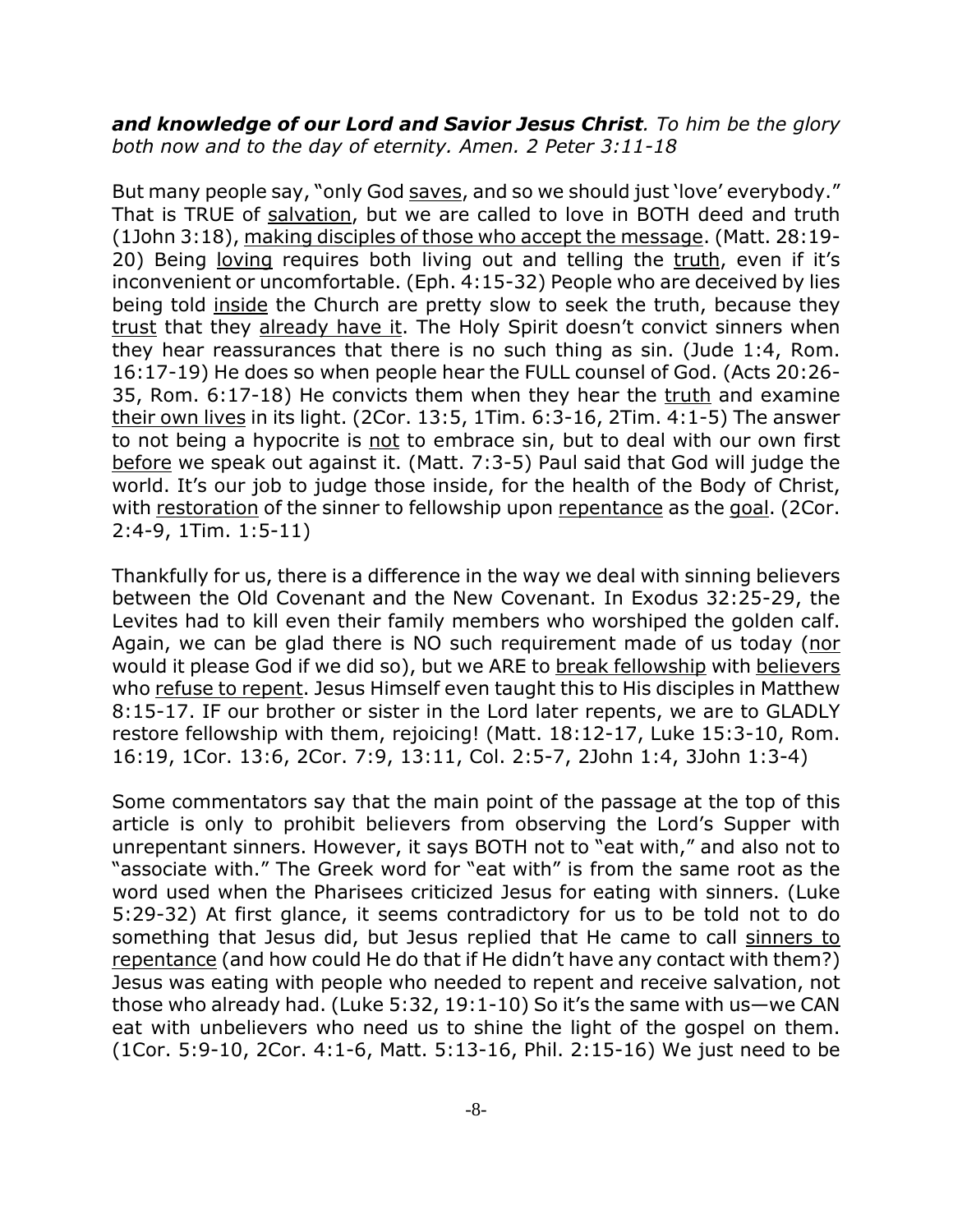sure not to deceive ourselves into thinking we're being the "salt of the earth" if we think of truth as optional or perhaps even as "hate." (Col. 4:5-6, Eph. 5:7- 17, 4:15-17, Mark 9:50, Luke 14:34-35, 1Cor. 15:33-34)

God knows that we live in this sin-fallen world—the very one He sent His Son to save. If we never associate with them, how will they hear the Good News? But Jesus came to SAVE the souls of sinners, not to merely "befriend" them and still have the end be that they perish. When I first updated this message in August, there were ads on television for a new TV show about being "friended" by God on social media. We can assume (correctly) that the Gospel, which includes both acknowledgment of sin and repentance from it, is not being presented in this show. That wouldn't make for good ratings. People only want to hear about a "feel-good" kind of God these days, but that has been the case for many years now. The show "Touched by an Angel," which ran from 1994- 2003, also portrayed a loving God who only wants people to change so that their lives will be happier, not because their sins grieve Him, not in order to please Him. A more recent movie, "The Shack" had their version of "Jesus" say we were not meant to imitate Him. (?) (Matt. 10:38, John 13:15-17, 1John 2:6, 1Pet. 2:21)

People love to hear that God wants them to do whatever they want in order to be happy, but true freedom BEGINS when a person receives the free gift of saving faith. Only then does the Holy Spirit start His work of transforming each believer into the image of Christ. (Rom. 12:1-2, Eph. 4:17-24, Col. 3:5-10) Only then does someone have His power within themselves to resist temptation and desire to know and do His will rather than their own. (Phil. 2:12-16, Titus 2:11-15) It's a process.

Gentleness is crucial in these matters. The Bible says to restore the believer who has been caught up in sin with gentleness, but not to be tempted ourselves. (Gal. 6:1, Jam. 5:19-20) We are not to be overly argumentative, lose our tempers or get distracted with senseless, pointless discussions. (2Tim. 2:22-26) The fruits of the Spirit are love, gentleness, self-control, patience, kindness, goodness, peace, faithfulness and joy. (Gal. 5:22-25) Maybe it would help bring straying sinners back to close relationship with Jesus (bearing fruit and abiding in Him - John 15:1-10) if we had a private, heart-to-heart talk with them and admitted they are putting us in a tough spot. However, if they respond negatively (and perhaps others as well, in their "defense"), the Bible tells us to expect it. (2Tim. 3:12-17) We may have to make a choice—love our family more than God (which is idolatry) or pay for our allegiance to Him by being treated like a "hater." (Matt. 10:37-39, 5:10-12, 1Pet. 4:1-5) Whatever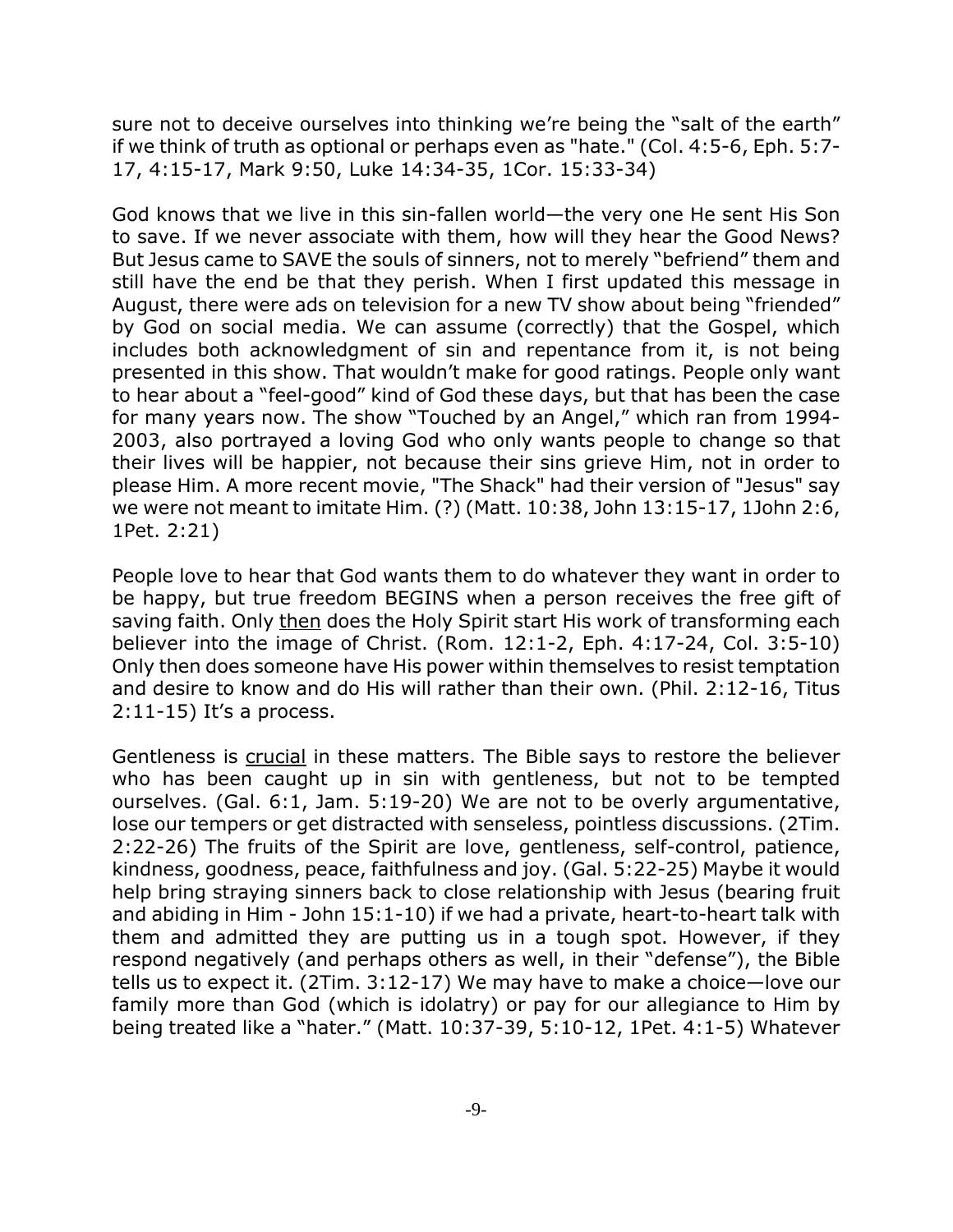happens, we need to resist any urge to defend ourselves or "get even"—that is God's place. (Rom. 12:14-21, 1Pet. 3:8-17)

I have to say, I have struggled and failed on this issue. I know that I'm by no means perfect myself, and I was afraid to do more harm than good by making an issue of it. I didn't want to hurt feelings of the people I love and cause a family rift. I also took into consideration (right or wrong) that in these times, people are DECEIVED into thinking that believers are "free" to behave in ways that grieve God. The culture is one of permissiveness, and young believers are being led away from God through public education, where God is pretty much banned. "Tolerance" is offered to everyone EXCEPT Christians—it's okay to JUDGE them for "judging." The "freedoms" and "rights" that people insist upon these days are not the same as those offered by Jesus. Humility and obedience are considered weaknesses in this age. We were warned in advance:

*But understand this, that in the last days there will come times of difficulty. For people will be lovers of self, lovers of money, proud, arrogant, abusive, disobedient to their parents, ungrateful, unholy, heartless, unappeasable, slanderous, without self-control, brutal, not loving good, treacherous, reckless, swollen with conceit, lovers of pleasure rather than lovers of God, having the appearance of godliness, but denying its power. Avoid such people. 2 Timothy 3:1-5*

It may help to remember that treating someone "like a tax collector" does not mean hating them. (Matt. 18:15-17 - Tax collectors in those days collected more than they had to in order to line their own pockets, so they were very unpopular. Luke 13:12-13, Luke 19:1-10) Paul said in 2Thess. 3:15 that believers who walked in idleness were to be warned as brothers and not associated with them until they repent, but not to be treated as an enemy. And we love even our enemies. (Matt. 5:43-48, Luke 6:27-36, Rom. 12:20, Exo. 23:4-5) But that love does not include giving people permission to disregard and even despise the ways of God and yet continue calling themselves by His name. (2Tim. 2:19, Titus 2:11-15, 1Tim. 5:20, Titus 3:8, 1Thess. 4:1-8, Jude 1:3-4, Ezek. 36:16-36, Psa. 50:16-24) God STILL doesn't want His holy name profaned by His children practicing evil. (Matt. 12:33-37, 13:47-49, Mark 7:21- 23, Rom. 16:19, 1Cor. 14:20, 2Cor. 5:9-10, Gal. 5:19-21, Col. 1:21-23, Col. 3:5-10, 1Thess. 5:19-22, Heb. 5:14, Jam. 1:12-16, 1Pet. 2:16, 1John 2:1-6, 1John 3:6-10, 3John 1:11, Rev. 22:11) We obey out of love, gratitude and respect. If we don't obey Jesus, we don't love Him. (John 14:15-24, 2Cor. 5:14-15, 1John 5:3) If we don't obey Him, He's not our Lord and Savior. (Rom. 10:8-10) There is no such thing as Him being ONLY our Savior, but not our Lord as well. (Acts 2:36, 1Cor. 16:22)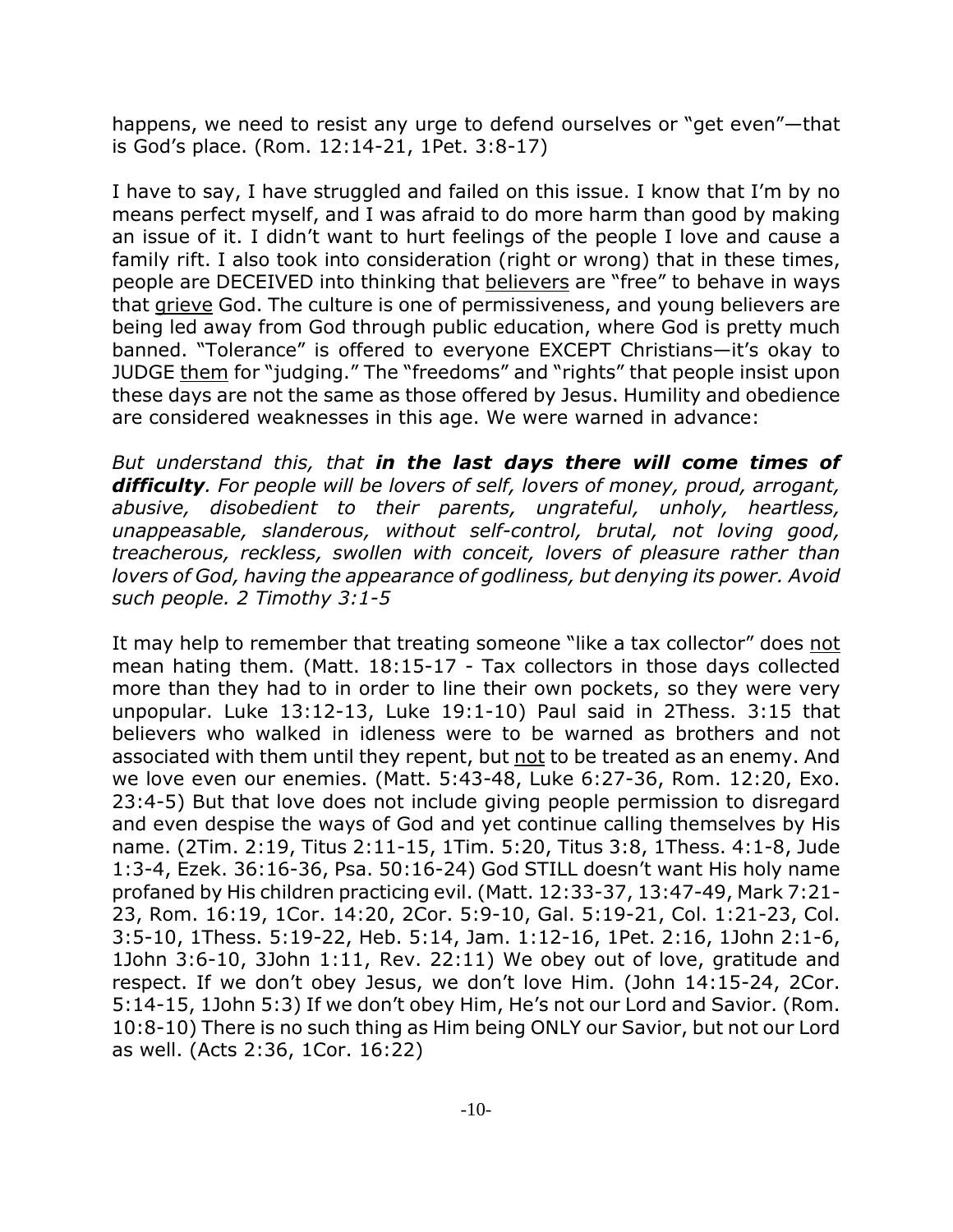Personally, I think I will continue assessing each situation as it comes up and try to be sensitive to the Holy Spirit's leading, praying continually that my thoughts, words and actions will honor God and shine HIS light on everyone with whom I come into contact.  $\ddot{\bullet}$ 

*Let love be genuine. Abhor what is evil; hold fast to what is good. Love one another with brotherly affection. Outdo one another in showing honor. Do not be slothful in zeal, be fervent in spirit, serve the Lord. Rejoice in hope, be patient in tribulation, be constant in prayer. Contribute to the needs of the saints and seek to show hospitality. Bless those who persecute you; bless and do not curse them. Rejoice with those who rejoice, weep with those who weep. Live in harmony with one another. Do not be haughty, but associate with the lowly. Never be wise in your own sight. Repay no one evil for evil, but give thought to do what is honorable in the sight of all. If possible, so far as it depends on you, live peaceably with all. Beloved, never avenge yourselves, but leave it to the wrath of God, for it is written, "Vengeance is mine, I will repay, says the Lord." To the contrary, "if your enemy is hungry, feed him; if he is thirsty, give him something to drink; for by so doing you will heap burning coals on his head." Do not be overcome by evil, but overcome evil with good. Romans 12:9-21*

*Owe no one anything, except to love each other, for the one who loves another has fulfilled the law. For the commandments, "You shall not commit adultery, You shall not murder, You shall not steal, You shall not covet," and any other commandment, are summed up in this word: "You shall love your neighbor as yourself." Love does no wrong to a neighbor; therefore love is the fulfilling of the law. Besides this you know the time, that the hour has come for you to wake from sleep. For salvation is nearer to us now than when we first believed. The night is far gone; the day is at hand. So then let us cast off the works of darkness and put on the armor of light. Let us walk properly as in the daytime, not in orgies and drunkenness, not in sexual immorality and sensuality, not in quarreling and jealousy. But put on the Lord Jesus Christ, and make no provision for the flesh, to gratify its desires. Romans 13:8-14*

*If then you have been raised with Christ, seek the things that are above, where Christ is, seated at the right hand of God. Set your minds on things that are above, not on things that are on earth. For you have died, and your life is hidden with Christ in God. When Christ who is your life appears, then you also will appear with him in glory. Put to death therefore what is earthly in you: sexual immorality, impurity, passion, evil desire, and covetousness, which is idolatry. On account of these the wrath of God is coming. In*